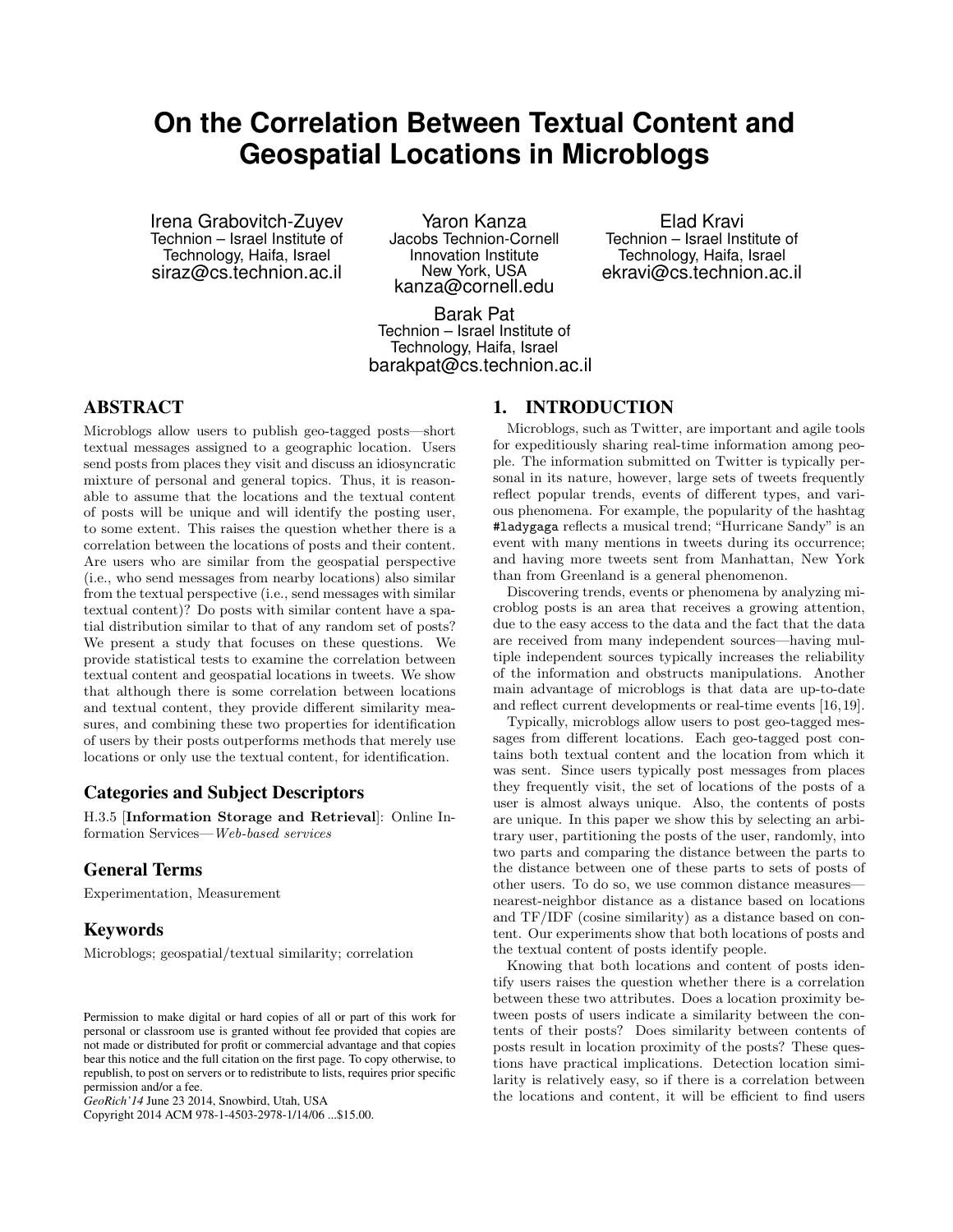whose posts have near locations when trying to discover users whose posts have similar content. Also, if there is a correlation between content and locations, we can learn about the whereabouts of a user whose posts are not geotagged but with content similar to the content of posts of a user who does geo-tag her posts. On the other hand, if there is no correlation between locations and content of posts, these two aspects of posts could be combined to improve the discovery of similarity among users.

To examine if there is a correlation between locations and content of posts, we conducted statistical tests to compare two rankings of users, according to their similarity to a selected user—in one ranking we used similarity based on locations, and in the other ranking, similarity based on content. We used two statistical tests to examine the correlation:  $(1)$  a test that compares our results to the hypergeometric distribution of the intersection of independent subsets, and (2) the Spearman's rank correlation coefficient, which examines how far is the ranking of one variable from being a monotone function of the other variable. We then propose two methods to combine locations with content and we show the improvement gained.

The correlation tests described above are with respect to arbitrary users. To complete the examination, we also applied tests that do not rely on the association of posts to users. In one group of experiments, we choose frequent terms from posts and examined whether posts containing these terms are spatially distributed as a randomly selected set of posts. We did so by measuring the spatial variance of the posts with respect to the center-of-mass of the locations. In complimentary experiments, we tested if for small areas, the posts sent from these areas contain terms that are somewhat unique for the area. We show that there are topics that are related to a specific location (e.g., "Rockefeller Center") and topics that are unrelated to any specific location (e.g. "Selfie"). We illustrate in statistical tests the difference between these two types of terms and show that their existence affects the correlation between locations and content. Nonetheless, in all cases, the combination between locations and content can improve the identification of users.

## 2. RELATED WORK

The connection between social networks and locations is receiving a growing attention [5–7, 17, 18]. Recently there has been a growing interest in using microblogs for detecting earthquakes and assessing the aftermath [15, 22, 23, 32]; and for detecting the spread of epidemics and pandemics [12]. It has been shown how to use Twitter as a news source  $[24, 28]$ or for detecting events [1, 11, 20, 29]. Some studies focused on using microblogs for recommendations [14, 27], reasoning about urban activities [8, 25] and discovering communities [3, 4]. Some papers studied detection of topics in posts within a bounded geographic region [10, 13, 30], however, all these papers did not thoroughly study the correlation between locations and content in posts.

#### 3. FRAMEWORK

We present now our framework. A *post* is a pair  $p = (l, c)$ of location  $l$  and textual content  $c$ —the textual content is a list of terms. Locations are points on a sphere (Earth) and the distance between two posts, denoted *dist*, is the Haversine distance between their locations. Each post is related to the user who submitted it. Hence, we associate with each user u the set  $P_u$  of posts of u. When it is clear from the context, by referring to u we consider  $P_u$ . To measure the similarity between users, we measure the spatial and the textual distances between the posts of the users.

Spatial Similarity. The spatial distance between two users is the average distance between pairs of locations in the nearest-neighbor matching between the sets. Formally, let P and  $P'$  be two sets of posts, where  $l_1, \ldots, l_n$  are the locations of the posts in P and  $l'_1, \ldots, l'_{n'}$  are the post locations of P'. We denote by  $|P|$  the number of posts in P. A nearestneighbor matching  $\mu : P \to P'$  is a function that maps each post of P to its nearest neighbor in P', i.e.,  $\mu(p_i) = p'_j$  if  $dist(p_i, p'_j) \leq dist(p_i, p'_{j'})$  for all  $p'_{j'} \in P'$ . We denote by  $dist(p_i, \mu(p_i))$  the distance between post  $p_i$  to its nearest neighbor in  $P'$ . For two sets of posts P and P' such that  $|P| \geq |P'|$ , the spatial distance between them is the average nearest-neighbor distance  $\left(\sum_{i=1}^n dist(p_i, \mu(p_i))\right)/n$ . If one set is larger than the other, then the mapping is from the larger set to the smaller one because our experiments show this provides better results than mapping the smaller set to the larger one. The spatial similarity between sets is the inverse of the spatial distance.

Content Similarity. For measuring content similarity, we use the terms vector space model [2]. Each user is represented by a vector of terms, defined with respect to a corpus. The corpus is the set of terms (unigrams) that appear in the content of at least one post. Phone numbers, digit sequences, one letter words and stop words (e.g. "and", "is", "of") are discarded. The terms are added to the corpus lower-cased and stemmed using the Porter Stemmer [21]. The corpus also contains the following statistics on terms:  $(1)$  the number of users that used the term in their posts;  $(2)$  the number of posts that contain the term; and  $(3)$  the number of appearances of the term in all the posts.

The terms vector of a user assigns a weight to each term in the corpus, to indicate the relevance of the terms to the user. The weights were calculated using TF-IDF. For a term t and user u,  $TF(t)$  is the number of times t appears in the posts  $P_u$ . By  $DF(t)$  we denote the ratio of the number of users who used  $t$  in at least one post to the total number of users, and  $IDF(t) = \log (DF(t)^{-1})$ . The weight  $w_u(t)$  of a term t is defined as  $TF(t) \times IDF(t)$ . This reflects the intuition that unique terms provide more information than common terms and that the frequency of terms is also significant.

The content similarity score of two users is measured as the cosine of the angle between the terms vectors of the users. Let N denote the number of terms in the corpus and  $t_i$  be term i. Consider two users u and v. Then, the content similarity of  $u$  and  $v$  is

$$
\frac{u \cdot v}{|u||v|} = \frac{\sum_{i=1}^{N} w_u(t_i) \cdot w_v(t_i)}{\sqrt{\left(\sum_{i=1}^{N} w_u(t_i)\right)^2} \sqrt{\left(\sum_{i=1}^{N} w_v(t_i)\right)^2}}.
$$

Spatial Variance. The spatial variance of a set P of posts is a measure of the spread of the posts in the investigated area. It is measured with respect to the center of mass of P. Essentially, the center of mass of  $P$  is the point  $c$  whose  $X$ coordinate is the arithmetic mean of the X coordinates of the posts of  $P$ , and whose  $Y$  coordinate is the arithmetic mean of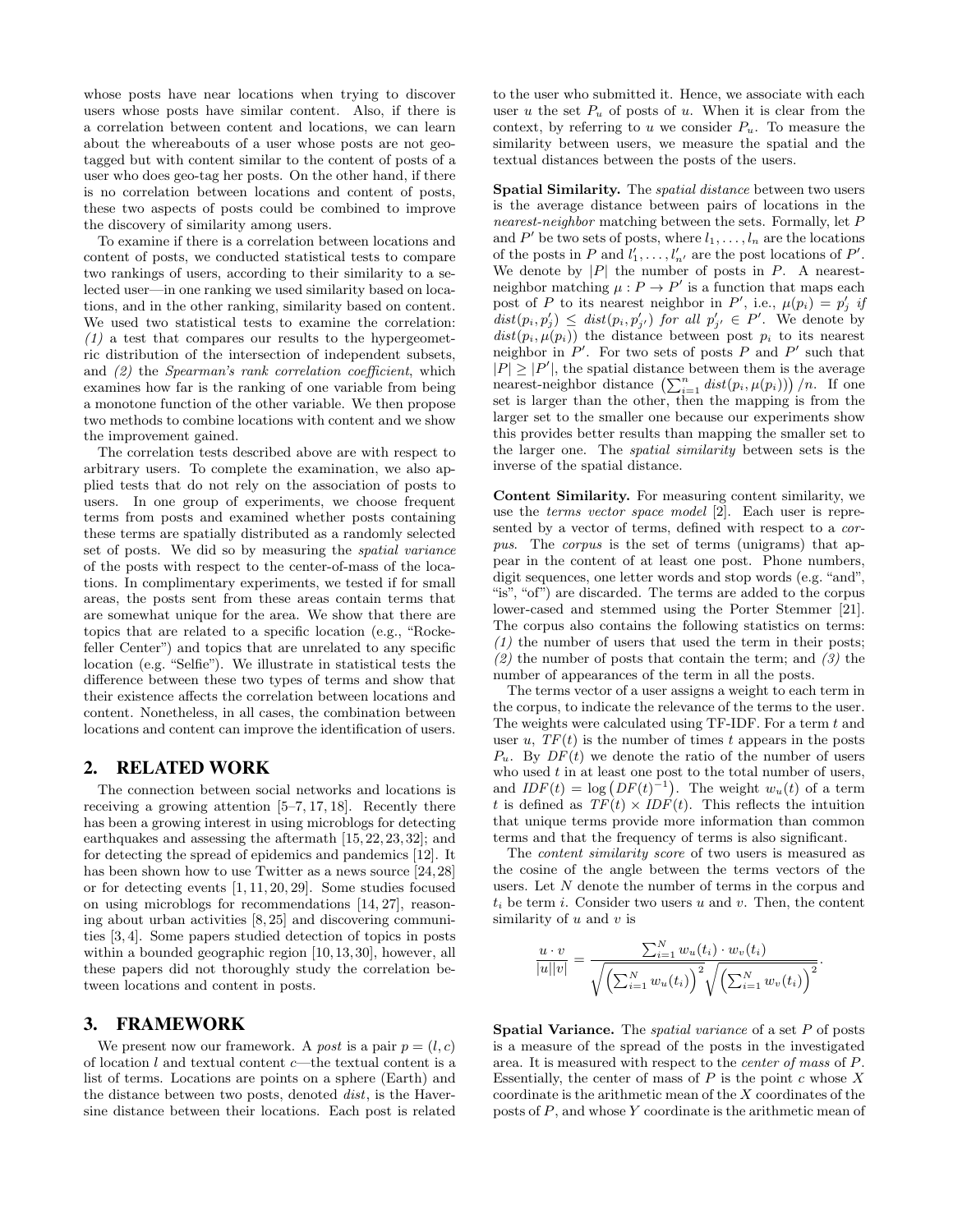

Figure 1: Accuracy as a function of the relaxation level  $k$ , in the identification test.



Figure 4: Accuracy as a function of the number of posts  $P_u$  of the user  $u$ , in the identification test.



Figure 2: Accuracy as a function of the number of candidate users, in the identification test.



Figure 5: Hypergeometric cumulative probability of the size of the intersection of the top-k users of the ranked lists.



Figure 3: Accuracy as a function of the partition of the user  $u$  (portion), in the identification test.



Figure 6: Distance variance (orange line) for messages on various topics. Blue bars indicate the number of messages of the topic.

the  $Y$  coordinates of the posts of  $P$ . The spatial variance of P is defined in the usual way, i.e.,  $\left(\sum_{p\in P} dist(p, c)^2\right)/|P|$ .

User Identification Test. A *unique* attribute is an attribute that can be used to identify a user fairly well. User name is an example of a unique attribute, whereas the language used to write the posts is typically not unique. Identification of users has many applications in privacy, data integration, recommendations (e.g., recommendations can be improved by considering data about a user from two different social networks rather than from just one), etc.

To test whether some attribute is unique, we apply the following test. We take a user  $u$  and  $N$  additional users. We randomly partition the posts  $P_u$  into two sets  $P_{u_1}$  and  $P_{u_2}$ . We consider  $u_1$  and  $u_2$  as *virtual users* although these are two parts of u. A unique attribute can be used to detect  $u_2$  as the other part of  $u_1$  among  $N \cup \{u_2\}$ . We use spatial similarity or content similarity to find the user most similar to  $u_1$  among the users of  $N \cup \{u_2\}$ , to test the ability to identify a user based on post locations or content. Note that we deliberately chose common techniques for this task because we test the attributes rather than the technique.

To test the quality of an attribute in the identification task, we choose  $m$  arbitrary users, run the identification test for each one of them, with respect to an arbitrary set of N users, and report the ratio of success. A high ratio indicates a good ability to identify the users.

Combining Attributes for Identification. An important question we examine is to what extent the combination of locations and content helps in identifying users. To test this, we consider two methods of combining the attributes.

Consider a user  $u$ . The spatial similarity and the content similarity measures, each ranks the other users according to their similarity to  $u$ . Thus, in a combination of the attributes, we have two ranked lists  $L_1$  and  $L_2$  of users. Let  $pos_j(v)$  be the location of user v in list  $L_j$   $(j \in \{1, 2\})$ , e.g., if v is the first element in  $L_1$ , then  $pos_1(v) = 1$ , if it is the second, then  $pos_1(v) = 2$ , and so on. In a *rank-based* combination of the lists, we assign to each user  $v$  the values  $RBC(v) = \min\{pos_1(v), pos_2(v) + \frac{1}{2}\}\.$  Adding  $\frac{1}{2}$  to the positions of the second list guarantees that each user receives a unique score, i.e., for any two users  $u_1 \neq u_2$ , holds  $RBC(u_1) \neq RBC(u_2)$ —if the scores are from a single list, the two users have different positions, and if the scores are from different lists, then only one of them is an integer. Finally, we simply sort the users according to the RBC scores.

Another approach to combine the attributes is to rank users according to the average of the scores. To that end, the location-based similarity scores are normalized to be in the range [0, 1]. (Content-based scores are already normalized.) Then, each user  $v$  is assigned the arithmetic mean of the spatial-similarity and content-based similarity scores.

## 4. CORRELATION TESTS

We present now an experimental study of the correlation between locations and content in sets of tweets, including results of identification tests and of correlation tests.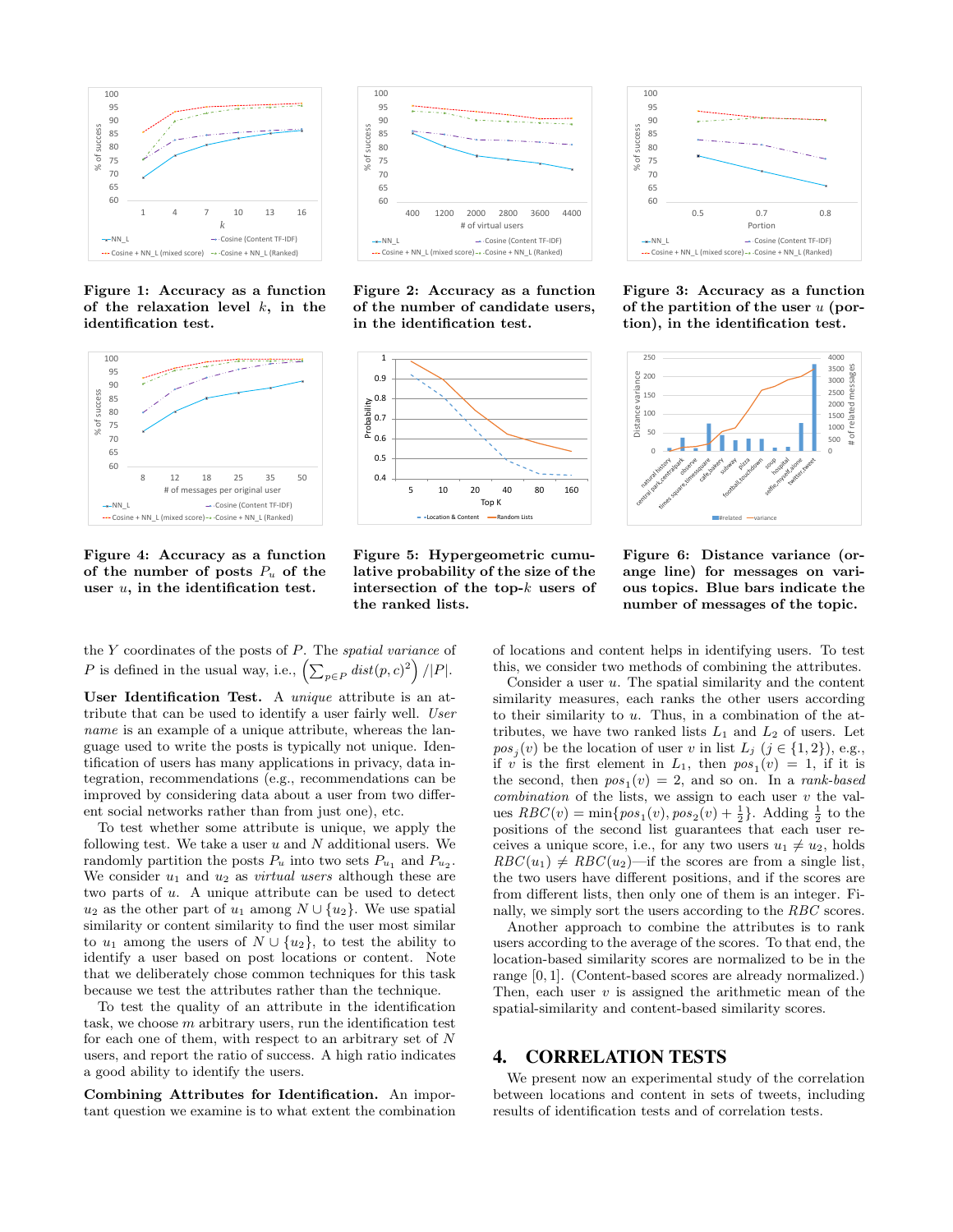| <b>Topic</b>          | $#$ of posts | variance |  |
|-----------------------|--------------|----------|--|
| natural history       | 150          | 0.3      |  |
| rockefeller           | 646          | 7.25     |  |
| central park          | 590          | 10.73    |  |
| observe               | 136          | 12.96    |  |
| times square          | 1189         | 20.13    |  |
| china town            | 122          | 28.49    |  |
| cafe, bakery          | 698          | 53.07    |  |
| subway                | 477          | 62.85    |  |
| pizza                 | 542          | 110.67   |  |
| Random $(150)$        | 150          | 160.1    |  |
| football, touchdown   | 534          | 163.50   |  |
| soup                  | 152          | 173.89   |  |
| Random (600)          | 600          | 176.15   |  |
| Random (300)          | 300          | 180.17   |  |
| Random (1500)         | 1500         | 191.07   |  |
| hospital              | 193          | 191.34   |  |
| Random (1000)         | 1000         | 199.96   |  |
| selfie, myself, alone | 1208         | 200.43   |  |
| twitter, tweet        | 3737         | 220.28   |  |

Table 1: Spatial variance of different topics. The Random  $(X)$  topics are a random selection of X posts, serving as a yardstick.

### 4.1 Identification Tests

Our first set of experiments executed the identification test to compare the identification effectiveness of locations, content and the combination of these two attributes. Our dataset consisted of 204,860 tweets of 22,900 users, posted from the area of Los Angeles, California. In the tests, we only used users with at least ten tweets. In each experiment, we chose N random users. Then we selected from them a user  $u$ . We partitioned each user into two parts, and in particular, partitioned the posts  $P_u$  of u into two sets  $P_{u_1}$ and  $P_{u_2}$ . Let  $U_{1/2}$  denote the set of 2N partitioned users. The portion of the partition is the ratio  $\rho = |P_{u_1}|/|P_u|$ . The portion tells if the partitions were into equal parts, i.e., the portion is 0.5, or to unequal parts, e.g., the portion is 0.3. We relaxed the tests by choosing a value  $k$ , referred to as relaxation level, such that a success is when the virtual user  $u_2$  is among the k users most similar to  $u_1$ , in the set  $U_{1/2} \setminus \{u_1\}$ , i.e., in the set comprising the  $2N-1$  parts of the chosen  $N$  users, except for  $u_1$  (note that this set includes  $u_2$ ). For each N users, we applied the identification test for each one of the  $N$  users, and we applied this three times using different sets of N random users. Hence, the reported values are an average of 3N identification tests. The default values are  $N = 1000, k = 4, \rho = 0.5$ .

In the experiments, we compared four methods. As a location-based method we used the nearest-neighbor similarity measure, denoted NN L. As a content-based method we used the cosine similarity method (TF-IDF). For the combination of the methods, we used the combination that mixes the scores (arithmetic mean of the scores) and the combination based on the rankings.

In Fig. 1 we present the results of an experiment that tested the accuracy of the identification as a function of  $k$ (i.e. as a function of the relaxation level). It can be seen that identification based on content is slightly better than identification based on locations, especially for small values of  $k$ . Combining the attributes improves the results where combination based on scores outperforms combination based on ranking (note that for  $k = 1$ , combination based on ranking merely takes the first user from the content-based ranking).

Figures 2, 3 and 4 validate the results of Fig. 1 by varying different parameters. In Fig. 2, the accuracy is measured as a function of the number  $N$  of considered users. In Fig. 3, the accuracy is measures as a function of the portion  $\rho$ . Fig. 4 presents the accuracy as a function of the number of posts in  $P_u$ . Obviously, when there are more messages in  $P_u$  or in the two partitions  $P_{u_1}$  and  $P_{u_2}$ , identification becomes easier (e.g., when  $\rho = 0.8$ , one of the virtual users has size  $0.2|P_u|$  and thus, it is relatively small, so this case is harder than  $\rho = 0.5$ ). Clearly, when N grows, the problem becomes more difficult. An interesting conclusion, however, is that in all these cases, identification based on content is better than identification based on locations, and combining the rankings improves the identification. Already for  $|P_u| = 25$ , the combination achieves nearly 100% accuracy.

Both methods of combining locations with content gained better results than the methods that only use one attribute. Combining the scores is marginally better than combination based on ranks. To assert this assumption—that combination based on scores is better than combination based on ranks—we performed a Wilcoxon signed-rank statistical test [31]. This test showed we can deny the null hypothesis with  $\alpha = 0.00014$ , so the statistical significance of the assumption is high.

#### 4.2 Correlation Tests

To examine the correlation between ranking based on locations and ranking based on content, we conducted the following tests. We randomly selected 200 users, and for each user u among these 200 users, we chose other 1000 random users. We then ranked these 1000 users according to their similarity to  $u$ , using both location similarity and content similarity. This provided a pair of ranked lists, for each user  $u$ —one list where the users are ranked according to location similarity and another list where the users are ranked according to content similarity. Then, we applied two correlation tests on each such pair of lists. In the first test, we computed the Spearman's rank correlation coefficient of the two lists [26]. The average value of the coefficient in all these tests was practically zero. This indicates there is no dependency between the order in one list to the order in the other list. Note that this test is very strict as it measures differences in the positions of users in the two lists.

A more permissive test we conducted is based on using the hypergeometric cumulative probability of finding shared users among the  $k$  top users of the two lists. In the experiment, for different  $k$  values we computed the intersection of the top- $k$  users of the two lists. Then, we computed the probability of achieving an intersection that is at least as large as the actual intersection, using a hypergeometric cumulative probability. When the intersection of the two lists is small, the hypergeometric cumulative probability is high, and as the size of the intersection grows, the probability decreases. The results of this test, using  $N = 1000$  users, are presented in Fig. 5. The blue dashed line is the hypergeometric cumulative probability of the size of the intersection of the top- $k$  users of the location-based ranking and the content-based ranking. The solid orange line is the probability achieved for two lists of 1000 users randomly sorted (averaged over 1000 runs). It can be seen that the curve of the intersection of the content-based and location-based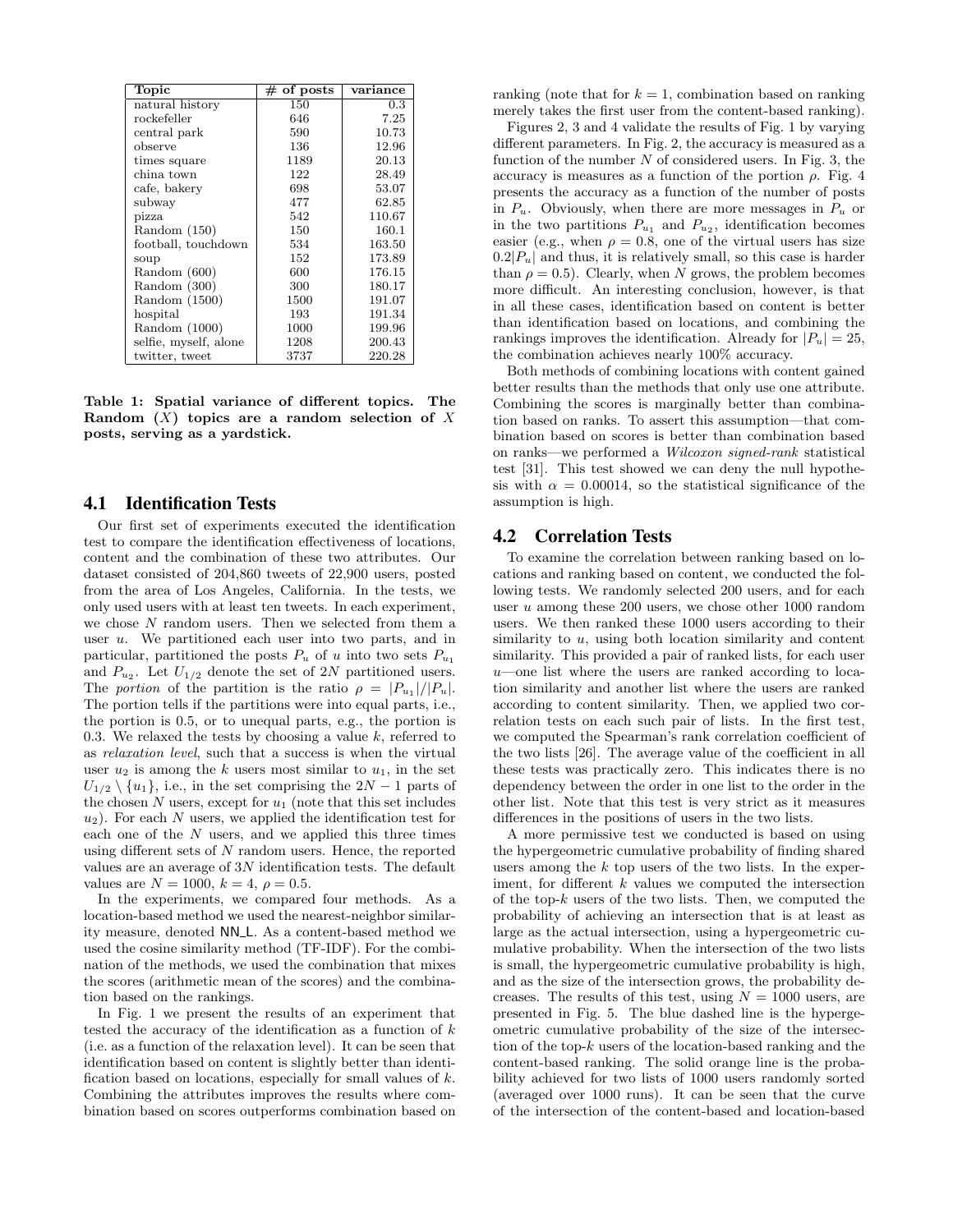

Figure 7: Selected areas in Manhattan, NYC, presented using OpenStreetMap [9].

rankings is below the curve of the intersection of two random lists. This shows that the intersection of the top- $k$  users of the location-based ranking and the content-based ranking has a larger size than the intersection of random lists, and the probability to achieve such an intersection of the ranked lists by chance is low. So, there is a correlation between the ranks, although it is not apparent from the order of the lists. That is, when selecting  $k$  users who are the most similar to a user u based on content similarity, these users are expected to also be more similar to  $u$  from the spatial perspective than a random set of users, and vice versa.

#### 4.3 Spatial Variance

The tests reported so far are based on comparisons of users. Next, we report the results of experiments to test the spatial variance of messages related to different topics. We used 205,000 tweets posted from Manhattan, NYC. We selected several topics—each topic is specified as a set of terms. A post is considered related to the topic if it contains one of the terms of the topic. We computed the location variance of the posts of these topics. As a yardstick, we also randomly selected sets of of posts, with various sizes, and computed their location variance. The results are presented in Table 1 and in Fig. 6. It can be seen that there are topics which are related to a location, e.g., "natural history" or "observe" while other topics are not associated with a specific location, e.g., "hospital" or "Selfie". Applying such test on the terms a user uses can provide some indication to places the user visited if the used terms have a small location variance, however, the content of posts cannot be used for detecting visited places when the location variance is big.

#### 4.4 Unique Terms per Area

We tested whether there are locations that are characterized by specific topics. To test this, we selected arbitrary locations in Manhattan, NYC and extracted the terms that appeared in posts submitted from these areas. We report the results for the areas presented in Fig. 7. For the most frequent terms in these areas we measured the following pa-

| Frequent terms in Area 1 |         |        |       |              |             |  |  |
|--------------------------|---------|--------|-------|--------------|-------------|--|--|
| Word                     | New     | Time   | NY    | Love         | <b>Back</b> |  |  |
| Frequency                | 12      | 8      | 8     | 8            | 6           |  |  |
| Percentage               | 10.4    | 7      | 7     | 7            | 5.2         |  |  |
| <b>Ratio</b>             | 1.69    | 2.61   | 1.48  | 1.89         | 3.14        |  |  |
|                          |         |        |       |              |             |  |  |
| Frequent terms in Area 2 |         |        |       |              |             |  |  |
| Word                     | New     | NY     | York  | Time         | Manh-       |  |  |
|                          |         |        |       |              | attan       |  |  |
| Frequency                | 40      | 29     | 22    | 17           | 13          |  |  |
| Percentage               | 11.9    | 8.6    | 6.6   | 5            | 3.8         |  |  |
| Ratio                    | 1.93    | 1.84   | 1.67  | 1.9          | 11.2        |  |  |
|                          |         |        |       |              |             |  |  |
| Frequent terms in Area 3 |         |        |       |              |             |  |  |
| Word                     | Rock-   | Center | New   | ${\rm York}$ | Tree        |  |  |
|                          | efeller |        |       |              |             |  |  |
| Frequency                | 548     | 499    | 206   | 191          | 162         |  |  |
| Percentage               | 53.4    | 48.6   | 20    | 18.6         | 15.7        |  |  |
| Ratio                    | 171.88  | 62     | 3.25  | 4.73         | 93.20       |  |  |
|                          |         |        |       |              |             |  |  |
| Frequent terms in Area 4 |         |        |       |              |             |  |  |
| Word                     | Central | Grand  | Term- | Other        | <b>New</b>  |  |  |
|                          |         |        | inal  |              |             |  |  |
| Frequency                | 192     | 189    | 169   | 106          | 93          |  |  |
| Percentage               | 47.5    | 46.7   | 41.8  | 26.2         | 23          |  |  |
| Ratio                    | 111.33  | 217.9  | 156   | 7.9          | 3.73        |  |  |

Table 2: Frequent terms in Areas 1-4. Additional notable terms in Area 3 are "Christmas", "Observation" and "Nintendo" with ratios of 35, 143 and 137.

rameters. Frequency indicates how many posts, among those sent from the area, contain the term. *Percentage* is the percentage of the posts containing the term, among the posts sent from the area. Ratio stands for the percentage of the posts in the area containing the term, divided by the percentage of the posts in all NYC containing the term. The results are presented in Table 2.

The tables show that an area containing Rockefeller Center (Area 3) and an area containing Grand Central Terminal (Area 4) have significant terms with high percentage and high ratio. Such terms can typify the areas. Area 1 and Area 2 do not have such characterizing terms. Thus, for some areas, many messages sent from them use unique terms whereas for others, there are no unique terms to distinguish them. Note that the characterizing terms can be used to point out interesting places, e.g., by seeing the term "Nintendo" in Area 3, one can learn that there is a significant place related to Nintendo in this area (indeed "Nintendo World Store" is located in the area). The terms "Christmas" and "Tree" indicate a noteworthy Christmas Tree in Area 3. Hence, in many cases, such term extraction and the computation of the ratio can be used to discover enthralling places and improve our understanding of urban districts.

## 5. CONCLUSIONS

In this paper we study relationships between locations and content of microblog posts. We show that when considering users, similarity based on locations is different from similarity based on content. Actually, these two attributes can be combined to improve the identification of users. However, by studying posts without considering users, we see that many terms can be associated with specific places (i.e.,